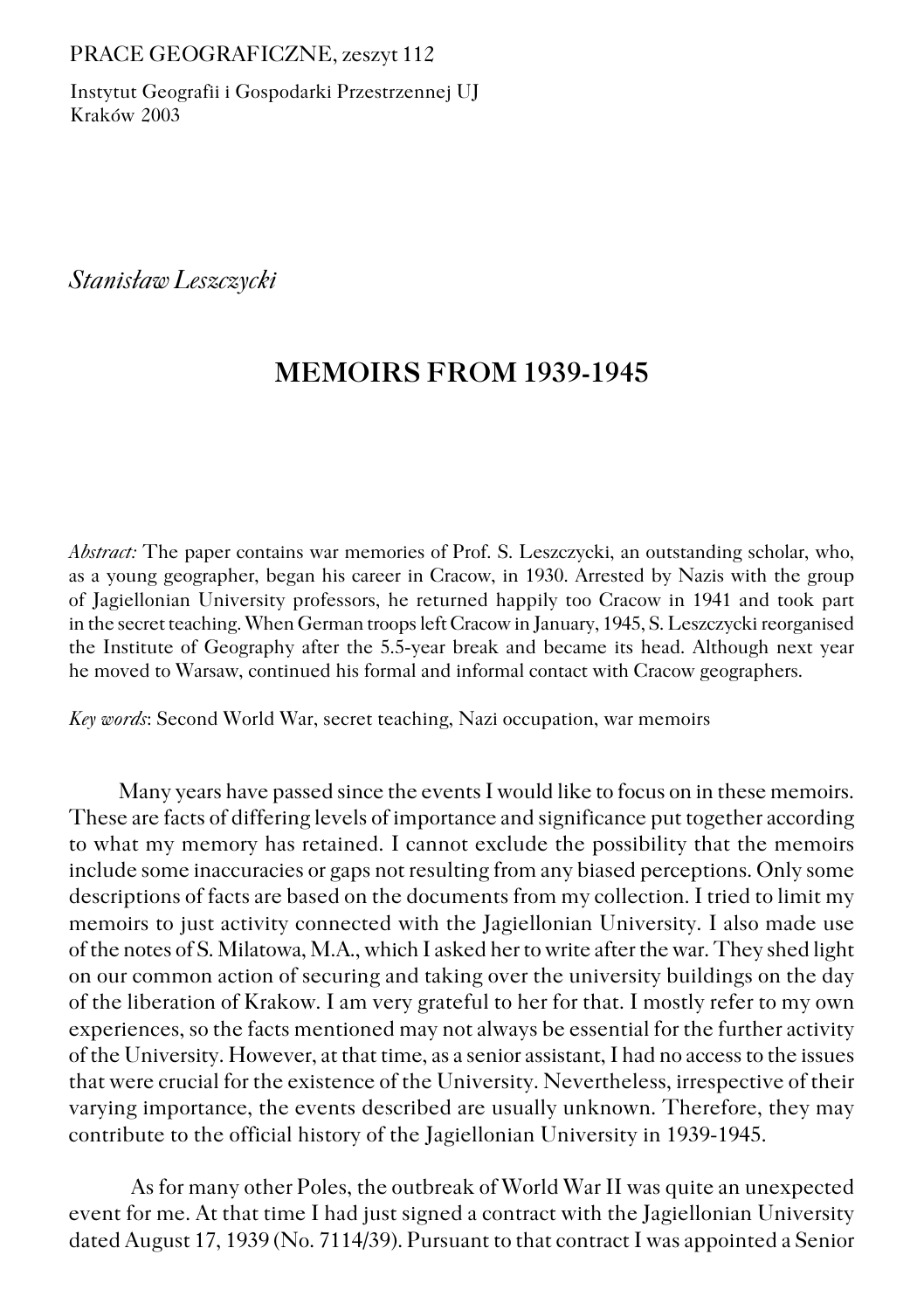Assistant at the Institute of Geography from 1 September, 1939 to 31 August, 1940 and I was awarded my earlier remuneration according to the eighths pay group. In total, together with the compensation allowance, that amounted, as far as I can remember, to 270,00 zloty.

That allowed my family and myself to enjoy a restful holiday in Koscielisko near Zakopane. Also the visit of my friend, Roman Gajda, had a calming influence on me. At that time he was an employee of the Ministry of Foreign Affairs and he assured me that the war would not break out soon. Such an atmosphere prevailed till the announcement of general mobilisation, which made us return to Cracow in a hurry.

Several days later, the War began. Being exempt from military service I stayed at home with my family. In the early days of September, my wife, our little daughter and I joined the crowd of refugees. Our daughter was in her pram. We headed eastwards, walking mostly along field paths and, after several days, we reached the village of Grobla in Bochnia region. There we lived with the Wydra family, relatives of my uncle's. We stayed there till the Polish−German front became distant enough. Some days later. we headed back to Cracow. Our apartment on ul. Focha (street) had been temporarily taken over by German soldiers. Aware of the fact that, without proper means, I would not be able to maintain a separate flat we moved in with my mother−in−law, Olga Stolfowa, who lived at ul. Retoryka 1.

As soon as we had returned to Cracow, I went to the Institute of Geography on ul.Grodzka. The building was "protected" by two caretakers, Adam Figuła and Alojzy Szafruga, who lived on the premises. Professor Jerzy Smoleński had not yet returned from his holiday. Docent Wiktor Ormicki and several other assistants from the Institute were also absent. Therefore, I visited the Rector, Professor T. Lehr−Spławiński, and presented a report on the current condition of the Institute of Geography. At the end of our conversation, I was entrusted with the care of the Institute and its premises. The Rector gave me a letter dated 11 September, 1939, reading: *It is hereby certified that Doctor Stanisław Leszczycki, a senior assistant at the Jagiellonian University, takes care of the Institute and the building of the Institute of Geography (ul. Grodzka 64) of the Jagiellonian University. Rector of the Jagiellonian University (T. Lehr−Spławiński).* A round seal of the Rector of the University was impressed on the document.

In September, I would frequently go to the Institute of Geography. First Professor J. Smoleński, Docent W. Ormicki, Doctor M. Klimaszewski, Docent J. Szaflarski, Doctor Z. Figlewiczówna and then several other employees of the Institute returned to Cracow. Among them was the third caretaker, Jan Dziuba, who had relatives in the village of Giebultow near Cracow. We were getting ready for the beginning of the academic year, since we had received news that the Rector was conducting negotiations with the occupational military authorities concerning the inauguration of the academic year 1939/1940. According to general opinion, the talks were successful. From time to time we would meet our former German students in town wearing uniforms. They mostly came from Bielsko or Silesia. Some of them pretended not to know us, others would nod but without stopping to talk. Only one of them, Sommer, was an exception. After we had been arrested in November 1939, he apparently visited the institute (according to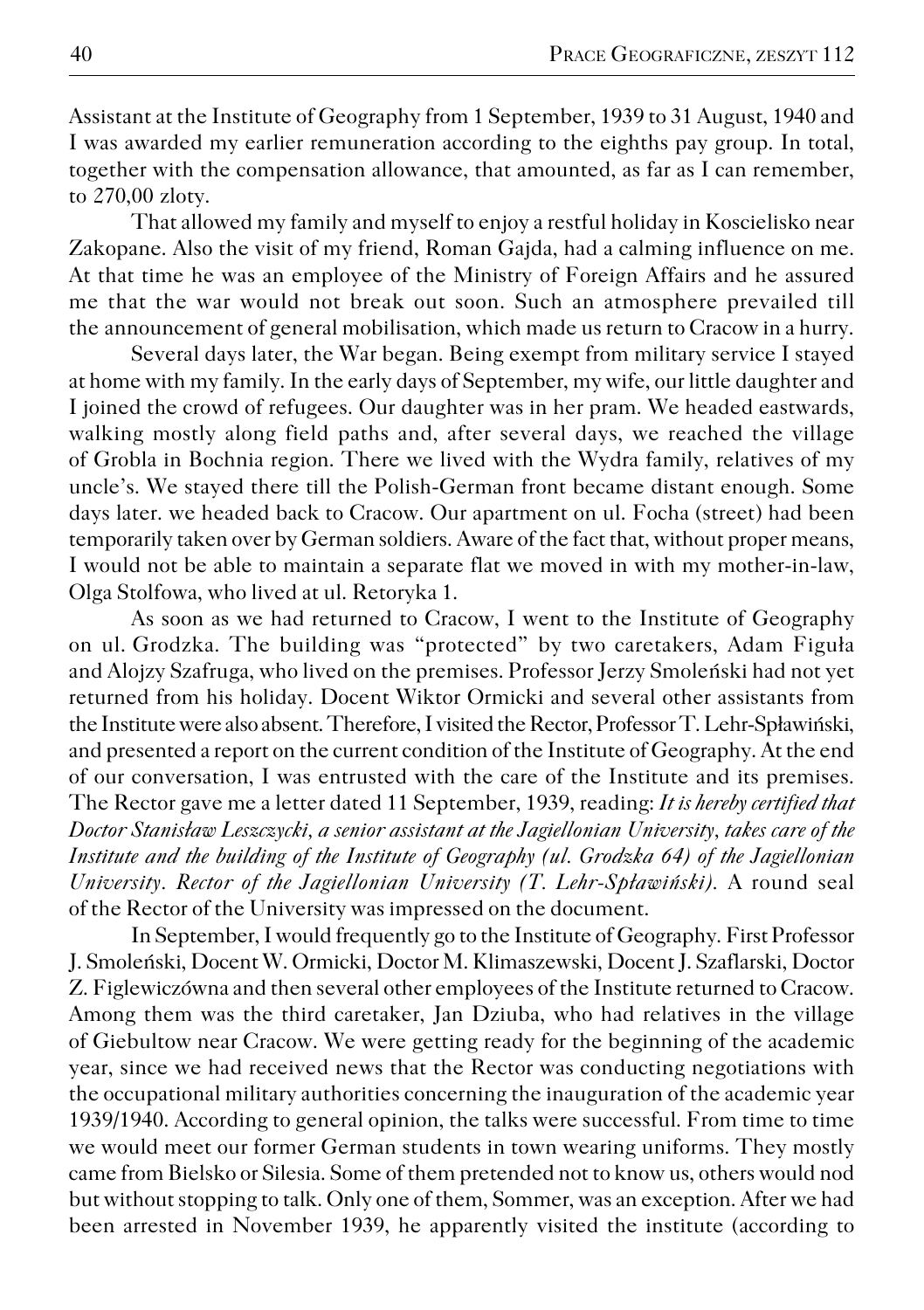A. Figuła, a caretaker) and told the caretaker that everything had changed and that the changes would also affect the Institute.

At the beginning of November we obtained information that a meeting of University and occupational authorities was to be held on 6 November, 1939. In the address issued by the Rector all professors, docents and lecturers were asked to attend that meeting. Since I was in charge of the "Study of Tourism" at the University at that time and I had been conducting lectures and classes since 1936, I decided that I was also obliged to participate in that event.

On my initiative and with the support from the Voivodship Office a postgraduate studies programme in the form of the "Study of Tourism" was established at the Faculty of Philosophy of the Jagiellonian University. It was one of the first such institutes of anacademic level in Europe and it developed successfully both from the didactic and academic points of view. Twenty graduates with master's degrees from different faculties were admitted to this one−year study program. The study also conducted academic research and published two periodicals entitled *Prace* (*Works*) and *Komunikaty* (*Announcements*). It was known abroad and had vivid contacts with similar academic centres in Europe. I was its head in 1936−1939. Because of its pioneer nature in Europe at that time, forty years later I was elected to be a honorary member of the International Association of Academic Experts in Tourism in St. Gallen in Switzerland. It was an act of recognition of the contribution to creating the academic bases of tourism.

On 6 November, almost all of us were present at the institute. Half an hour before the planned meeting with the German authorities three of us decided to leave. They were Professor Smoleński, Docent Ormicki and myself. On the way Professor Smoleński, maybe because of a hunch, told us that he wanted to visit the Theological College to see his son, Stanisław (who is now a bishop in Cracow). So we went to the college for a moment. Professor Smoleński said goodbye to his son not knowing that it was their last meeting. From the college we went to the "famous" lecture of Obersturmbaunnführer Müller. We were arrested and then sent to a prison in Wroclaw and to the concentration camps in Sachsenhausen and Dachau. The so−called *Sonderaktion Krakau* is well known and it has been described many times. That it why I am not going to elaborate on it in these memoirs.

I returned from Dachau in January 1941. The situation in Cracowwas entirely different. The building of the Institute of Geography on ul. Grodzka 64 had been taken over by the Health Agency of the German General Guberniya Office. I learnt from the caretakers that the building had been remodelled and adapted to serve the needs of that agency. All the lecture halls, seminar rooms and larger units were converted into small rooms. A corridor was created in the middle of the main lecture hall situated on theground floor. On both sides of it there were numerous doors leading to the small rooms. This situation lasted till 1944. During the last six months of the war the building was used by German soldiers who completely devastated the institute's furnishings. The only two employees of the Institute who remained on the premises were thecaretakers – A. Figuła and A. Szafruga, Professor Smoleński died in the camp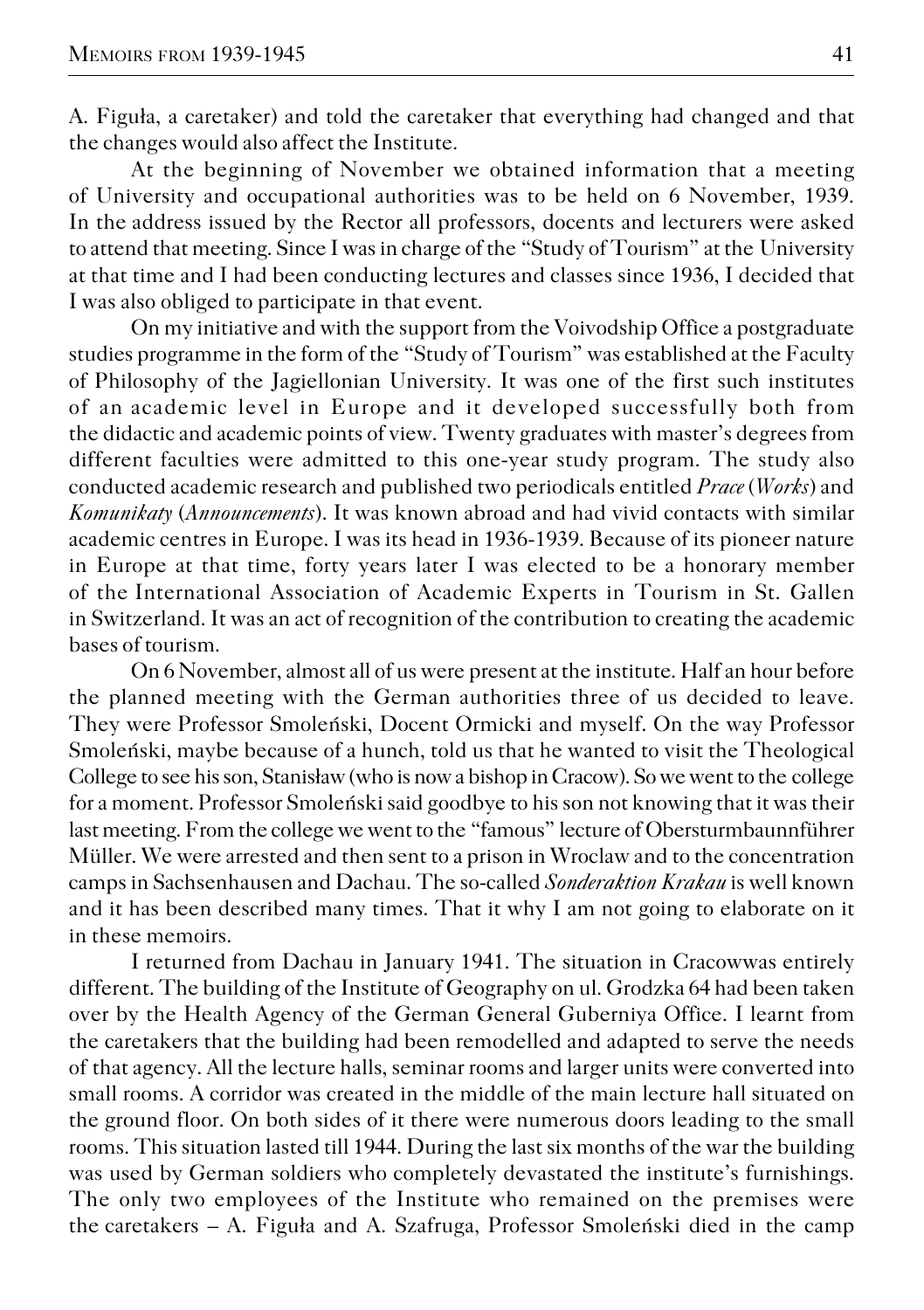in Sachsenhausen and Docent Ormicki in Mathausen. M. Klimaszewski and Z. Figlewicz worked in the Population and Social Welfare Division of the General Guberniya situated on the former ul. Wolska (at present ul. Piłsudskiego). S. Milatowa with a considerable part of the Institute's property moved to the Landeskunde des Institutes für deutsche Ostarbeit, which was situated in the College of Physics, Collegium Maius, on ul. Gołębia. In order to undertake that employment Milatowa obtained a permit from the Polish underground authorities. In her notes she mentions that she had incongruous orders. According to some of them, she was to break up and partially destroy the collections of the Institute of Geography while moving them to the Institute für deutsche Ostarbeit. Other orders, including mine after my return, emphasised the need to preserve them as far as it was possible so that they could be used for academic work after the liberation.

Several weeks after my return from Dachau I was visited by Professor F. Klute from Wroclaw, whom I knew from before the war. I was once his guest during my brief stay in Wroclaw in 1936. He offered me a job at the Institute für deutsche Ostarbeit. I turned it down explaining that my health was too poor after the long stay in the concentration camp.

At that time Professor Władysław Szafer was the Rector of the "secret university". He managed the underground education and arranged financial help for professors and other university employees, as well as gathering information about the material standing of the university and the current events. He was really in charge of all the activities that were part of University life. During the occupation, after he hadbeen evicted from his flat near the Botanical Gardens of the Jagiellonian University, he lived in the district of Podgórze, on ul. Na Zjeździe, near the bridge.

I reported to him and showed him the above−cited letter from Rector Lehr−Spławiński of 11 September 1939. He, on his part, also entrusted me with the care of the Institute of Geography of the Jagiellonian University and suggested that I should be involved in the underground tuition system.

Several weeks after my return from Dachau, I undertook employment as a "bilingual" telephonist at the Municipal Waterworks Company. I got that job thanks to the Company's vice−director Mr Tokarski. Several months later, I was promoted to the post of a section official in the supplies division. In 1942, I was moved to the Division for the Care of the Evicted which was later incorporated into the Chief Care Council, where I was in charge of the food warehouse and following M. Klimaszewski's detention, of the supplies division.

In the camp where I found myself very much by chance I made use of the "lesson" I was taught there, namely that I was staying there because I was a Pole. After my return I understood that I could no longer be an apolitical pacifist, which had been my view before the war. That is why I started looking for some contacts with underground political organisations. I developed considerably wide contacts with several organisations ranging from monarchist to communist ones. In 1944−1945, I published several articles in *Kurier Powszechny*, e.g. *On the Polish−Soviet Conflict* (R.Z. of 23 December, 1944), *On the English Guarantees Given to Poland* (R.I. of 30 December, 1944); *For a Common Opinion of the Polish Society* (R.II. of 31 January, 1945) or *On Introducing the Planned Economy in Poland* (June 1944).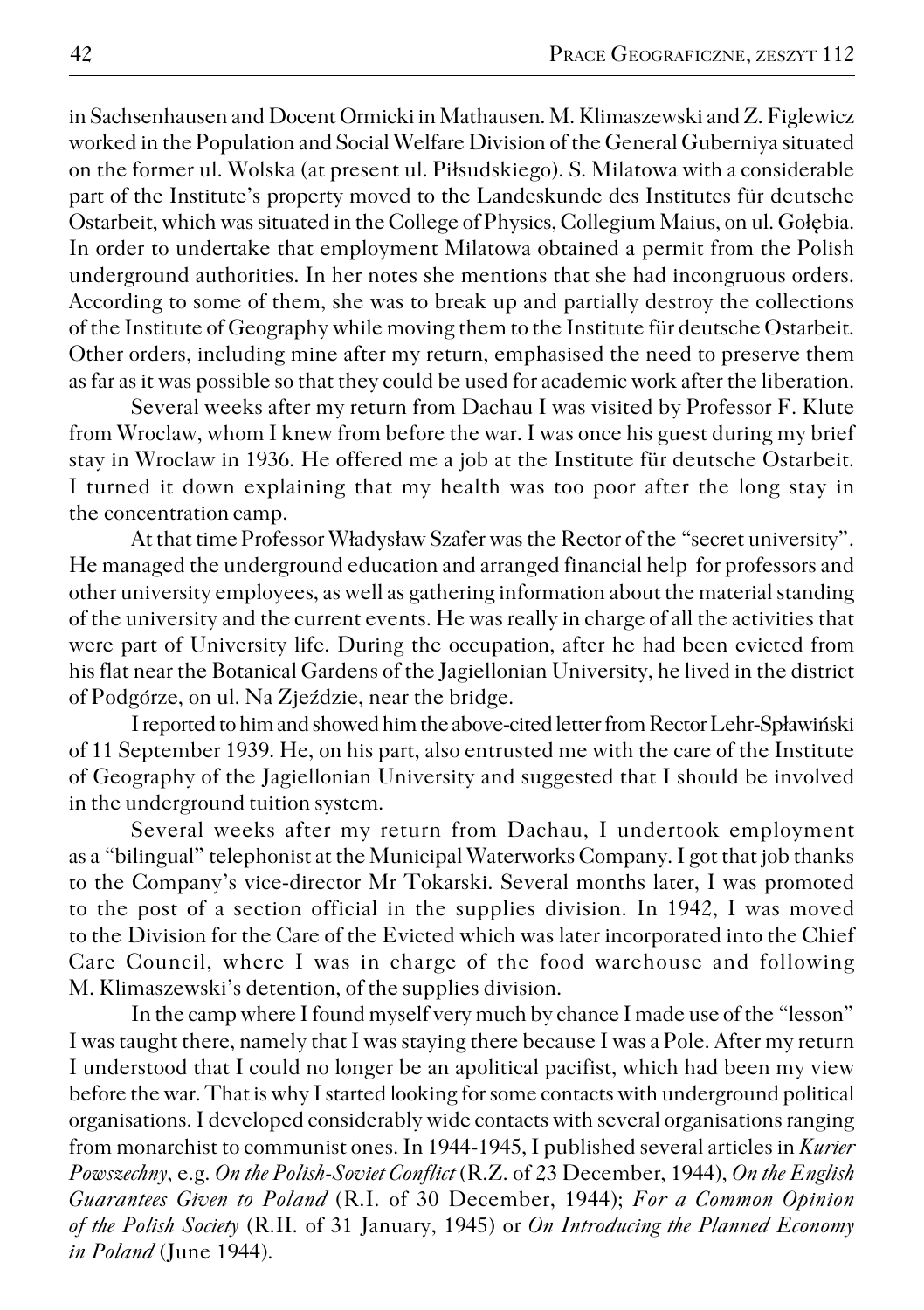However, I was mostly involved with PPS (the Polish Socialist Party) to which I had been introduced by the mechanics employed at the City Waterworks Company. In 1945, I became a member of the revived PPS and had direct connections with the party's leadership in Cracow and later in Warsaw.

From the beginning of 1945, I belonged to a group within PPS that was responsible for preparing changes to the constitution of the Republic of Poland of 1935. We were also concerned with the new social order, new administrative division and a number of social and cultural reforms, also including issues related to university education.

Earlier, most probably in 1944, we organised a political group that had no connections with any political parties. Within that group we discussed the matters related to the Poland of the future, such as the system and political, social, cultural and other issues. As far as I can remember, Witold Trąmpczyński, A. Grosicki, Leon Marszałek, Stanisław Dobrowolski, Włodzimierz Reczek, Bronisław Oyrzanowski and many others were members of that group. Our discussions, if I am to evaluate them today, were of a self−teaching nature, because many future activists of the People's Republic of Poland, who took over a number of responsible positions in 1945, originated from that group. Some of them even reached the Polish government in Lublin in 1944.

At the same time I started lecturing at the underground university. I lectured at the faculty of geography (anthropogeography, political and economic geography) and at the Institute of political sciences (geopolitics).

Probably in 1943, I organised meetings at my apartment for the employees of the Jagiellonian University, mostly of docents and assistants. The premises were relatively safe, because my mother−in−law, Olga Stolfowa, was a music teacher, so her home was frequently visited by her pupils and other people. The participants were mostly former inmates of different concentration camps. During our meetings we mainly discussed issues related to academic education in Poland in the future and, in particular, the organisation system of studies at the Jagiellonian University. I do not remember the details of our discussions. However, we voiced our desire that the universities in Poland should undergo democratisation, which particularly concerned the Jagiellonian University. Among others, we were disgusted at the conservatism and nepotism prevailing at the Jagiellonian University.

After several such discussion meetings, we decided to establish a "club" which was later often referred to as the *Club of Democratic Professors*. Officially that club was established as late as 1945, after the liberation. At that time we used to meet at the*Esplanada* Café that was later converted into a Institute store.

At one of such meetings during the occupation I started a discussion concerning thework that should be undertaken at the Jagiellonian University at the end of the war and immediately afterwards, before the official authorities of the University could be appointed.

Just by chance I have preserved the theses of that paper, which, unfortunately, is not dated, but I think that I presented it at the end of the war, probably in 1944.

Below I quote the contents of that paper, which consists of 12 points:

A group of employees of the Jagiellonian University, having in mind the well being and development of Polish academic education and, in particular, of the Jagiellonian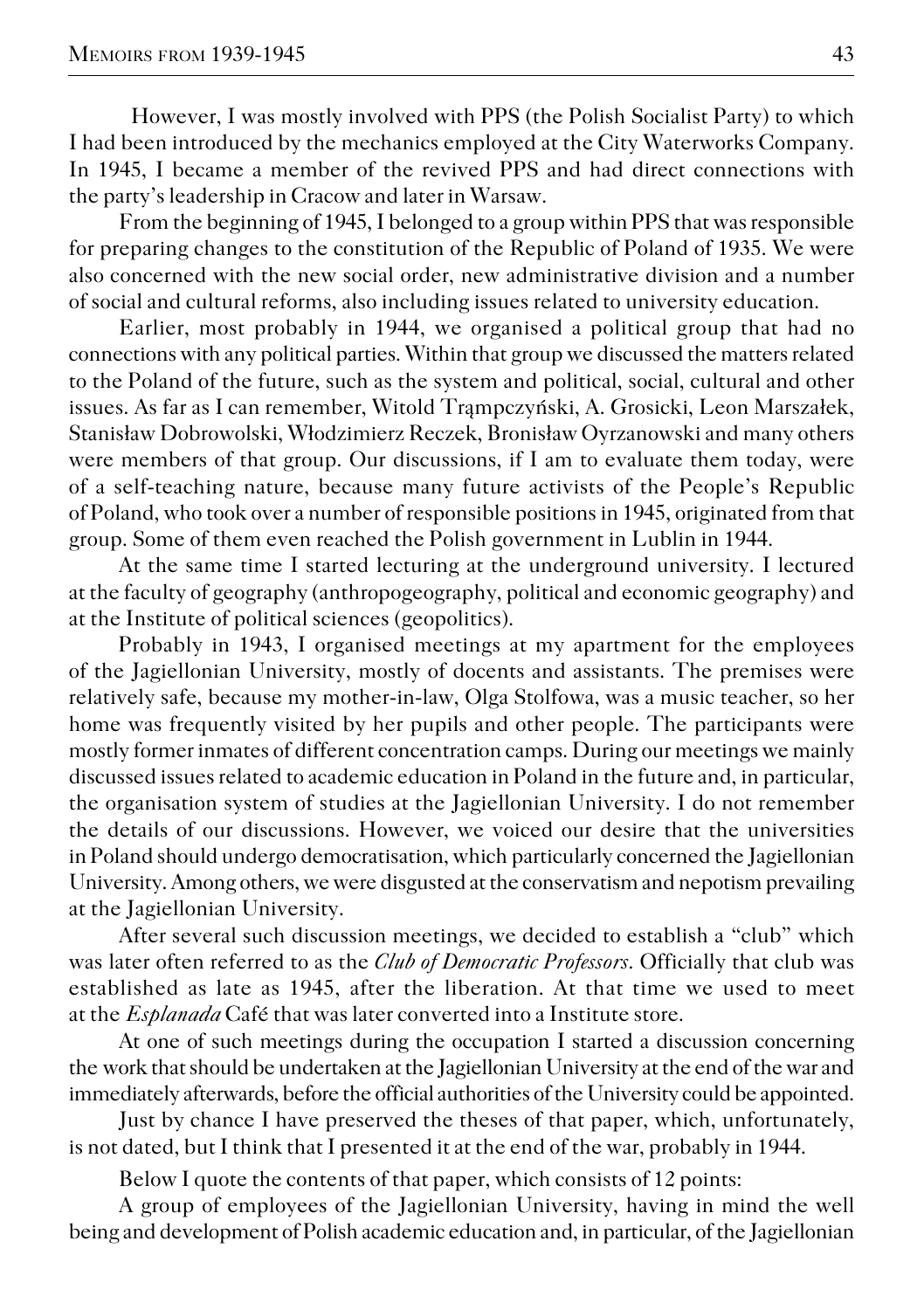University, hereby appeals to the University Authorities for a favourable approach to the remarks presented below.

Being aware of the fact that the Authorities of the Jagiellonian University might have already solved, arranged or even implemented many of the discussed issues (about which, for different reasons, the said group might not have been informed), a list of the following proposals is put forward:

- **1.***Common opinion***.** Working out a common and uniform opinion of the representatives of academic education, especially of the Jagiellonian University, concerning the organisation and activity of the University during the transition period, as well as the future reform of the higher education system and academic work in Poland, is for numerous reasons of great significance for future development and it may protect Polish learning and education from irreparable losses. This opinion should be independent of extra−university factors. The creation, implementation and popularisation thereof should now be the objectives and the signers of this document put forward these remarks as the basis of the discussed opinion and declare active co−operation on these issues.
- 2. *Co-operation during the transition period*. During the transition period, from now until the moment of the official establishment and complete organisation of academic education system, a close co−operation within all university circles (professors, docents, assistants, auxiliary and technical staff) is particularly desirable, especially on the issues listed below.
- **3.** *Inventory of the property of the particular departments of the Jagiellonian University.* To ensure proper care of the property of the Jagiellonian University's Institutes (which is necessary to continue work during and after the transition period), it is advisable to contact the heads of particular Institutes in order to carry out detailed cataloguing of the property of the Institutes and to entrust them with the care of these Institutes. In case of the Institutes that for some reason or other have no management, deputy−heads should be appointed for the transition period and obliged to take good care of the Institutes entrusted to them.
- **4.** *Cataloguing commissions for particular groups of departments.* For this purpose, cataloguing commissions should be appointed for particular groups of Institutes (e.g. within the existing faculties). They will make lists of the property of the Institutes and establish (propose) a list of responsible persons in charge (or their deputies).
- **5.** *Duties of the heads.* The head of a Institute is obliged to: 1) take constant care and hold updated information of the Institute (the building, inventory, equipment, library, collections, instruments, etc.); 2) protect it, especially in the period of changes, war and political turmoil. In connection with this, the head is authorised (because of his age or health condition) to appoint his deputy as well as members of the auxiliary personnel.
- **6.** *Agreement with the official authorities.* For the proper safeguarding of property belonging to the Jagiellonian University in the mentioned period of political changes, it seems necessary for the University Authorities to seek agreement with the so−called *official factors*, that is underground political authorities. The employees of the Jagiellonian University offer solidary co−operation in this respect.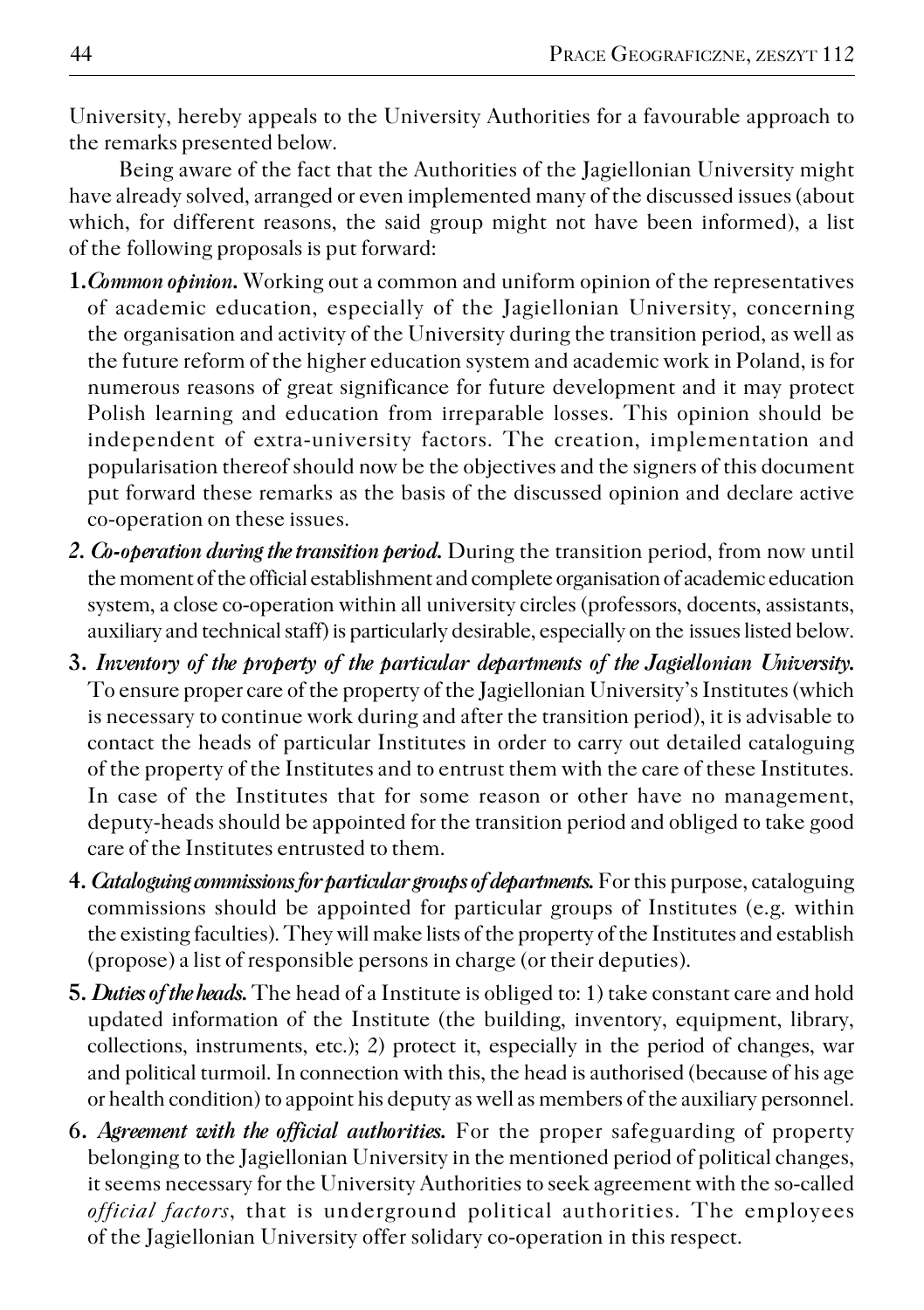- **7.** *Immediate restitution of the Jegiellonian University's Institutes.*As a result ofthe occupant's activities many Jagiellonian University's Institutes have suffered considerable damage. Therefore, the Jagiellonian University employees are under obligation to carry out the immediate reconstruction thereof as soon as the war is over. The pace and quality of that reconstruction will testify to the strength and organisation of university circles. For this purpose, the heads (or their responsible deputies) will now prepare the reconstruction plan for the particular Institutes so that they may be reopened immediately at the right moment. The Institutes may suffer unpredictable losses because of any delays or organisational omissions committed during the break−through period. Work aimed at the reconstruction of the Institutes in the initial phase should, in the first place, be concerned with reopening the Institutes as educational institutions and only then as research centres.
	- **8.** *Reconstruction principles.* The reconstruction of the Institutes should consist in: 1) recovering or finding proper premises; 2) collecting the existing inventory, collections, library, etc. that are scattered throughout Cracow; 3) recovering from outside Cracow what was taken away; during the reconstruction of the Institutes their heads will prepare, apart from the most detailed inventories, lists of the sustained losses that will constitute the basis for claiming damages (instead of the existing estimates drafts); they will also thoroughly analyse the possibilities of property vindication.
	- *9. Facilitating academic research.* The Authorities of the Jagiellonian University are kindly requested to issue an appeal to the university circles for the most effective help and co−operation concerning facilitated access to literature, materials and resources for faculty members. This primarily concerns help for those evicted, those who work in the country (away from Cracow) and for those who are preparing studies commissioned by underground authorities.
- **10.** *Facilitating students' work.* The action of facilitating studies (the so−called "underground tuition") for university students during the transition period is considered extremely beneficial, therefore, the authorities of the Jagiellonian University are kindly requested to support this issue wholeheartedly. If there are no competent examiners, their replacements should be appointed.
- **11.** *The simplification of studies after the war.* The issue of simplifying studies for all students after the war requires more thorough elaboration (possibly by the commissions mentioned in section 4 hereinabove). A substantial approach (range of knowledge, methodology, etc.) should be adopted rather than a formal one (the number of years of studies, the sequence of studies, subjects or intervals between the exams). The University should aspire to have active and reliable employees who are ready to accept the work entrusted to them, even if that were to be achieved at the cost of giving up some (to a certain extent) of the extensive curriculum that was obligatory before 1939. The preparation of the programmes seems to be necessary at this moment in order to avoid the mistakes made after the previous war. It should also be taken into account that there will be a period with two parallel modes of studies. Some students will be completing their education within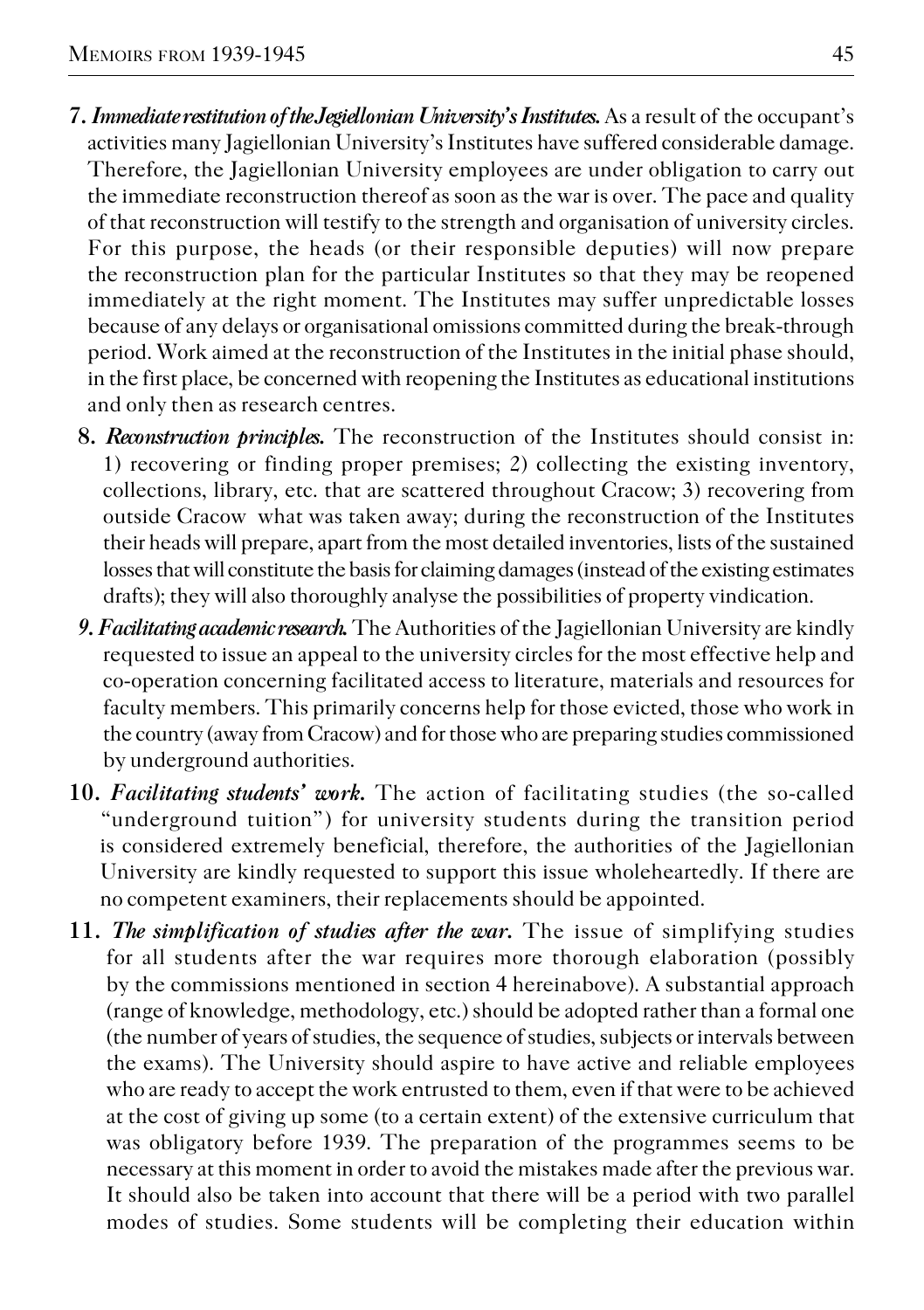the simplified system while others will be commencing them within the newly established system of university education.

**12.** *Reconstruction of the university education system.* The substantial and organisational drawbacks of the pre−war system of university education are well known. Therefore, we should now think about how they may be eliminated. The shock caused by the war points out the proper moment for conducting the relevant reforms. The drafts of the reforms should be worked out before starting the actual reconstruction of the Institutes. The authors of this document are also involved in preparing these reforms and they will present their conclusions to the authorities of the Jagiellonian University at the proper moment.

During the occupation, while discussing the issues of university education on the basis of the Jagiellonian University, drawing experiences from it, discussing particular facts and acquainting myself with a wide range of opinions, I developed my own ideas about university education. They evolved during the discussions held by a wider circle of participants, which also included some senior professors. Thus, in 1945, I was relatively well prepared for work concerning the reforms of university education system even in the first years after the liberation.

I conducted discussions concerning higher and, in particular, university education in several organisations. One of them was the Club of Democratic Professors in Cracow. As far as I can remember, its members included such people as K. Piwarski, H. Batowski, S. Urbańczyk, K. Lepszy, L. Sieppel, J. Hano, S. Skowron, A. Listowski, K. Starmach and many others.

The effect of that club's activity was the opinion or a spectrum of views to a certain extent adopted by its members who sporadically voiced their opinions during subsequent discussions concerning the university education and, in particular, the autonomous organisation of the Jagiellonian University.

In 1945, after several public meetings had been held at the Polish Academy of Skills and at the Jagiellonian University, which failed to bring any positive effects, the Council of Higher Education Schools was appointed. It was chaired by W. Sokorski. The Council prepared new legislature related to university education in the People's Republic of Poland. I was involved in the activities of that body.

In summer 1944, the Soviet front was approaching the borders of Cracow's Voivodship. At that time I was actively involved in conspiracy and had connections with the region of Podhale (the province of Nowy Targ). I would go there frequently, mostly on behalf of the Home Army (AK), but I was most fascinated by the contacts with the population of the Polish part of Orava, which then belonged to Slovakia. To reach it I had to cross the border between the General Guberniya and Slovakia that was guarded by the German Grenzschutz.

The occupation was coming to its end. Although the Soviet offensive came to a halt in autumn, it was resumed in winter. Our conspiratorial activities were intensified. In January 1945, during the Soviet air raid of Cracow, a splinter of a missile hit my calf on ul. A. Potockiego. When I visited Professor Michał Patkaniowski I saw a town house on fire on ul. Studencka. On 18 January 1945, under the pressure of the nearing Soviet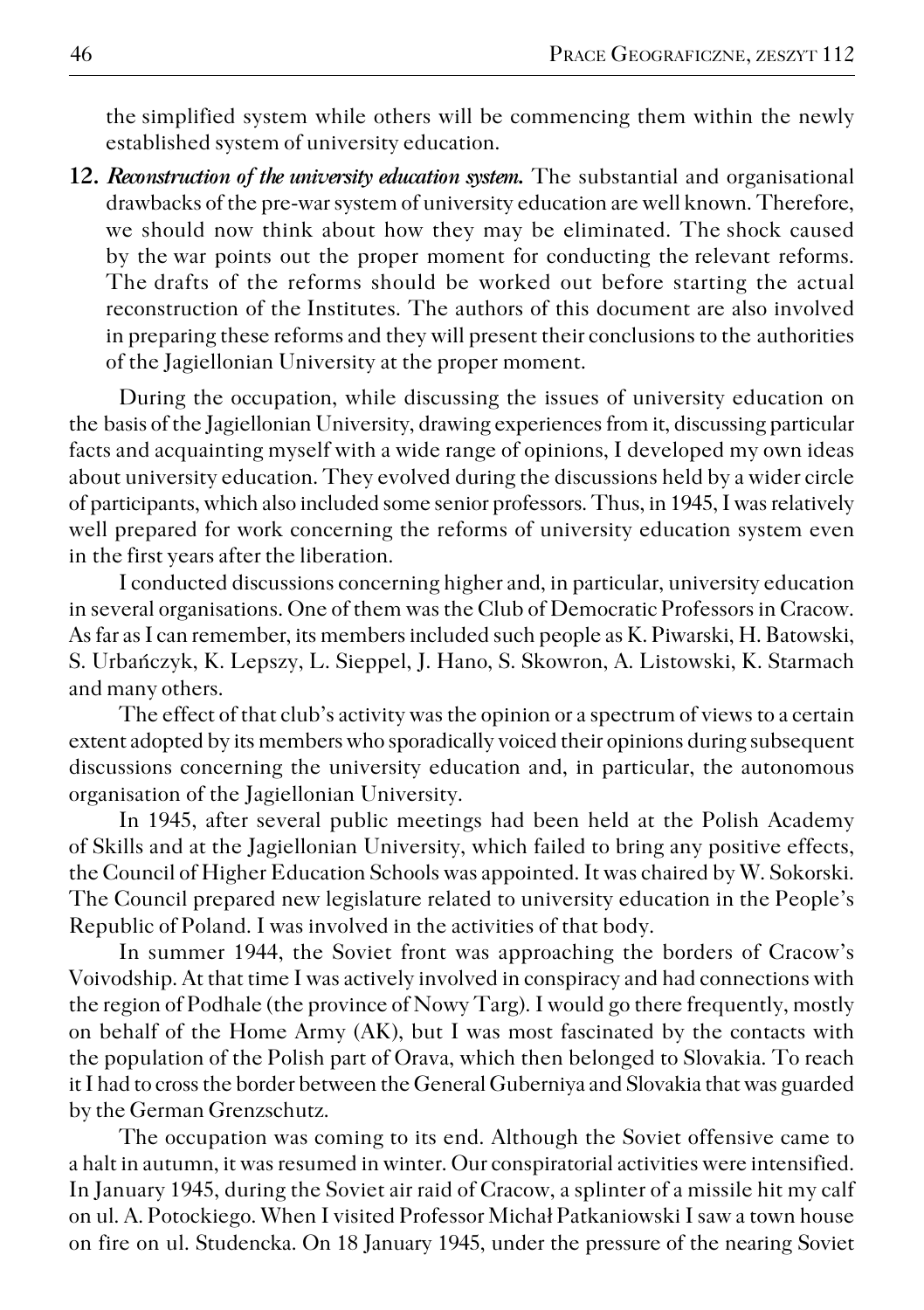army, the Germans were leaving Krakow in a very hasty and chaotic manner. From 16−18 January, my family and I spent the nights in a shelter situated in the cellar at ul. Retoryka

On 18 January, early in the morning, I was paid a visit by Stanisława Milatowa, M.A. She was an assistant from the Institute of Geography employed at the Institut für deutsche Ostarbeit on ul. Gołębia. I then remembered the letter of Rector Lehr−Spławiński of 11 September, 1939, which obliged me to take care of the Institute of Geography. For five years that document had been hidden and useless, but now it was time I took action and carried out my duty.

According to a radio broadcast from London, Krakow was about to be liberated at any moment. Thus one had to act. We left. In the morning there was little activity going on in the streets and German soldiers were nowhere to be seen. According to S. Milatowa's report, we first went to the College of Physics on ul. Gołębia. We could stay there safely, because S. Milatowa was in possession of a letter from the last head of theLandeskunde Institute, a German – Doctor Graul, authorising her to protect the collections of the Institute. However, there was no one there. We entered several rooms, saw the library and the cartographic collections, as well as objects and instruments left behind by the escaping employees. The building was open, so it should have been locked but there was no key. We decided to write notices reading *The Jagiellonian University – No Entry*. We prepared several cardboard notices like that and we found some string for hanging them. While we were leaving the College of Physics we met a surprised caretaker who lived there. Together we closed the main gate and put up a notice reading: *The Jagiellonian University – No Entry*. We decided to do the same in other buildings belonging to the University.

So the three of us went to Collegium Novum, the main university building situated in the Planty Park. The building was empty. We entered and saw that the office rooms had been hastily abandoned. Furniture was scattered about and the place was in a mess. In some rooms Hitler's portraits had been knocked off the walls. On one of them there was a huge ink stain. It was not Luther throwing an inkwell at the devil, but a desperate official of the General Guberniya taking revenge on his "Führer". I was also overcome by a revenge passion. The assembly hall was almost empty, however, a bronze bust of Hitler stood on a plinth near the platform. As a student I used to play football. I was about to give the bust a kick, but Mrs Milatowa told me that some Germans could still be in the building and that the noise of the falling bust could bring them there. So we decided to move Hitler's bust to the corner of the hall. We both got ready to carry its heavy weight and then it turned out that it was made of light gypsum and painted brown. We just looked at each other in a telling manner. And when we had thrown the bust into the corner I could not resist the temptation and I kicked it using my whole strength. That made Hitler's head roll into the centre of the assembly hall.

We went down to the doorkeeper's room. There, on the table, we found a heap of keys to lecture halls and rooms. We raked them all together into a paper bag. When we were leaving we just shut all the doors, because it was difficult to match the keys to the locks in a hurry. We drew the outer bars, tied them with a piece of string and hung up a notice reading: *The Jagiellonian University – No Entry*. This way, at least outside, the old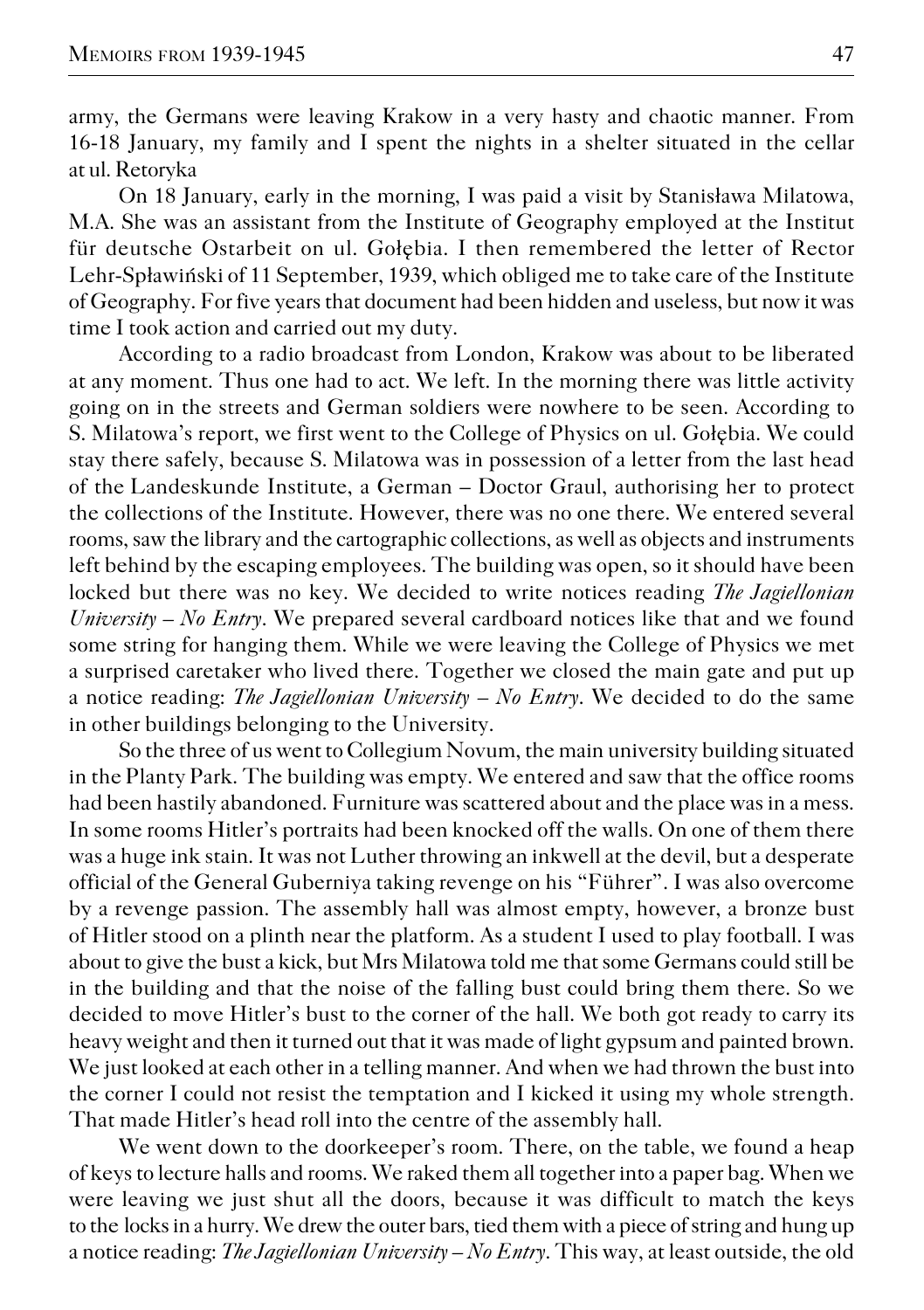name was restored to the University's main building and it was secured by means of a piece of paper hanging on a piece of string. We took the keys to Professor S. Kutrzeba who lived nearby on ul. Studencka. I knew quite well that, during the occupation, meetings and political debates were held at his place and that a number of homeless academics would occasionally find a haven there. I was looking for some kind of support for my solitary activities. As always, the Professor received us politely, but did not quite know what to do with such a load of keys. He thanked us for the initiative of safeguarding the university buildings and authorised us to carry on with it.

Overwhelmed by our first success, we went to explore other university buildings. They were not entirely empty. We found a caretaker or a janitor living in almost every one. Thus our role was reduced to the provisional closing of the main doors and hanging up a piece of cardboard with a notice. If we met former caretakers I made a short speech to them on behalf of the Polish university authorities commanding them to protect the buildings. I felt that Professor Kutrzeba empowered me to do that. That was supposed to safeguard the buildings against thieves. I counted on people's patriotic feelings and on the significance of the words that had been forbidden for five years: the *Jagiellonian University*. We visited all the buildings situated in the vicinity, on ul. Gołębia and ul. Św. Anny. I persuaded the caretaker at Collegium Maius to lock properly the drive−in gate on ul. Jagiellońska, which had been damaged by a bomb. Fortunately, the bomb fell on the courtyard and created only a large crater between the buildings. Collegium Maius, however, was intact. We repaired the gate and tied it with a piece of wire.

After having "secured" the complex of buildings near the Planty Park, we went on along ul. Grodzka. There were more passers−by in the streets now and the atmosphere was that of vivacity and excitement. Street fights aimed at the liberation of Cracow were expected to start at any moment. Some people were already beginning to plunder buildings abandoned by the Germans.

There was a caretaker in the building at ul. Grodzka 53. The gate was locked. Nevertheless, we put up our notice reading *Jagiellonian University*. Again on behalf of the University authorities I gave him the order to take care of the building and its furnishings that would be needed when the University was reopened.

Finally, we reached our building – the Institute of Geography at ul. Grodzka 64. There I acted legally, since I had the Rector's letter of 11 September 1939. The building was full of furniture. There was a portrait of Hitler in almost every room. We counted as many as thirty of them. While we were tidying the place up I decided that the portraits should be removed from their frames and discarded. The frames could prove useful later for other purposes. Alojzy Szafruga, a caretaker, lived on the premises and had not left the building during the war. Our meeting was very cordial – a strong handshake. Then the notice was put up on the door: *The Jagiellonian University – No Entry*. The order of Rector Lehr−Spławiński was fulfilled!

During the subsequent days we had to retrieve the Institute's collections and to furnish the building so that the Institute of Geography of the Jagiellonian University could soon be reopened as a didactic and scientific centre. First of all, we had to move the collections and furnishings from the Landeskunde Institute to ul. Grodzka. The person in charge of that was S. Milatowa. She was helped by B. Winid, a student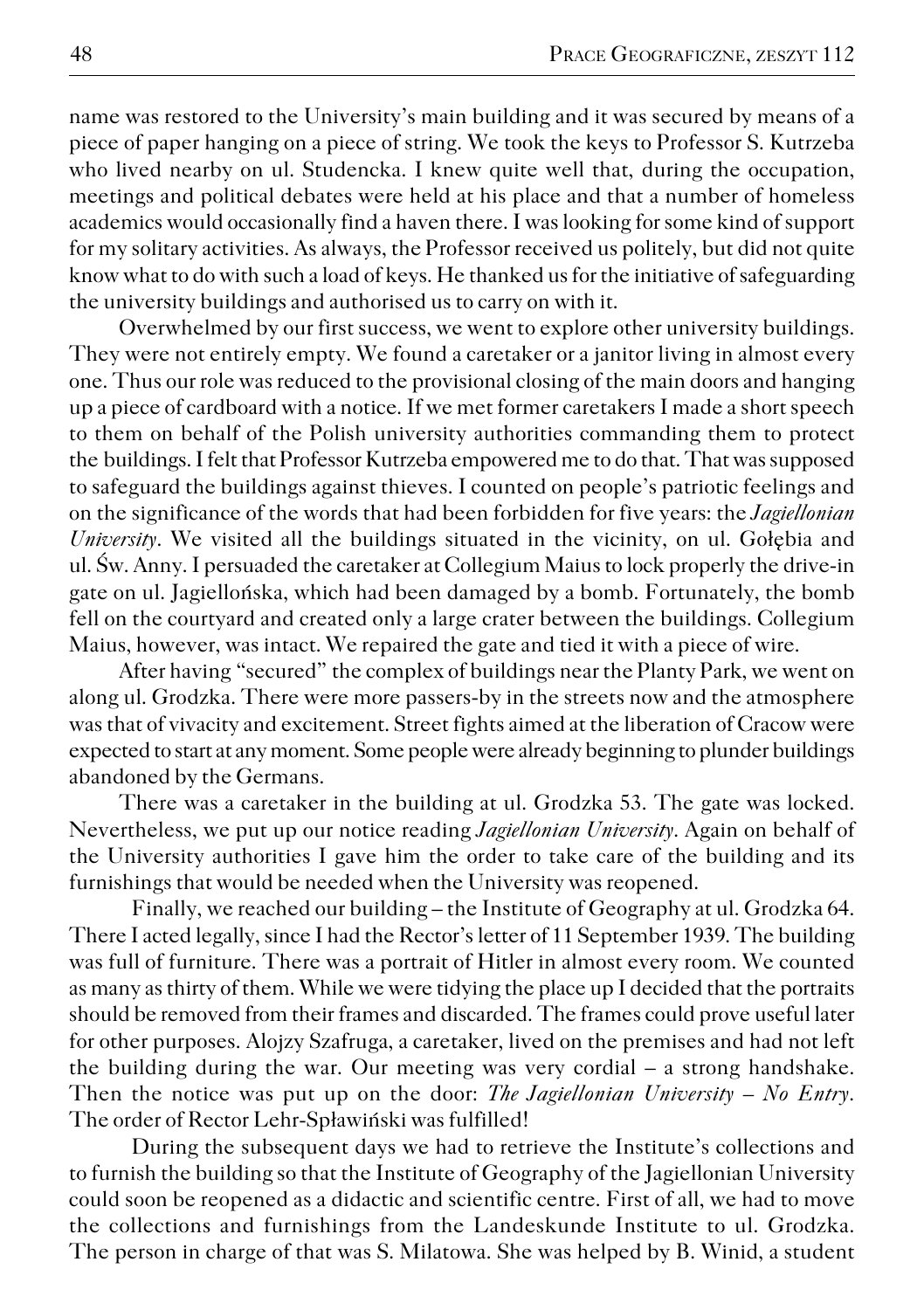of geography, and Jan Dziuba, a caretaker at the Institute of Geography. The work was not easy. In the first place, Professor Weyssenhoff, who had already taken over the Institute of Physics, was not willing to give away the furniture claiming that it had automatically been taken over by the College of Physics as former German property. However, after long negotiations, we succeeded in reaching a compromise. As far as taking away the geographical collections was concerned, he did not voice any objections. The collections, including books, maps and instruments, were loaded onto a metal bed netting attached to little sledges and pushed with much effort to the Institute of Geography on ul. Grodzka. This work took several days.

At the same time it was necessary to take furniture from the house next door (ul. Grodzka 62). The Germans evicted its tenants and made inner passages between the two buildings thus expanding the premises of the Health Agency of the General Guberniya. We soon dealt with the furniture moving it to the Institute. I was afraid that the former tenants could turn up at any moment and refuse to give up the former German furniture.

On behalf of Leopold Macharski, the owner of the Spiski Palace in the Main Market Square, I was the administrator of the building that used to house the German Office of Regional Planning. I had no difficulty in taking over the office and using a horse−drawn lorry I transported all the furniture, equipment, instruments, books and materials collected for preparing the regional plans of the General Guberniya to the Institute of Geography.

The Royal Hotel was situated next to the Institute, in the Planty Park. During the occupation the Germans took it over and furnished their army offices there. On theground floor they had their nightclubs and entertainment facilities. On 18 January 1945, before noon, the inhabitants of Cracowstarted plundering the place. I took part in this with one caretaker and several students. From there we took typewriters, calculating machines, field−glasses, office and drawing materials, as well as many other objects that were very useful for the Institute. We didn't only take any military equipment, although there were considerable amounts of grenades, panzerfausts (non−recoil bazookas), etc. This way the premises of the Institute were soon furnished and equipped. The only thing we had to do was carry out a selection and leave only equipment that could really be useful for the Institute. We did that together with the employees and caretakers.

There was also the issue of the repositories of the maps formerly belonging to theGermans. It was necessary to move them to ul. Grodzka as quickly as possible. The first maps came from the collections of the German Office of Regional Planning in the Spiski Palace. Another large repository was situated in the former Industrial Vocational School on al. Mickiewicza. We also learnt that there were maps in the school on ul. Ujejskiego. There we found a Soviet outpost. The negotiations were successful. A higher−rank member of the crew told us that they needed "bumaga" (Russian word for "paper") to write reports and letters home. And thus we were allowed to take away the maps in return for an envelope full of beautiful letter paper.

An enormous warehouse of topographical maps was situated in the cellars of the monastery near the Garrison Church at Stradom. A crew of Polish soldiers was stationed there. I parleyed with a Lieutenant of the Polish Army who was in command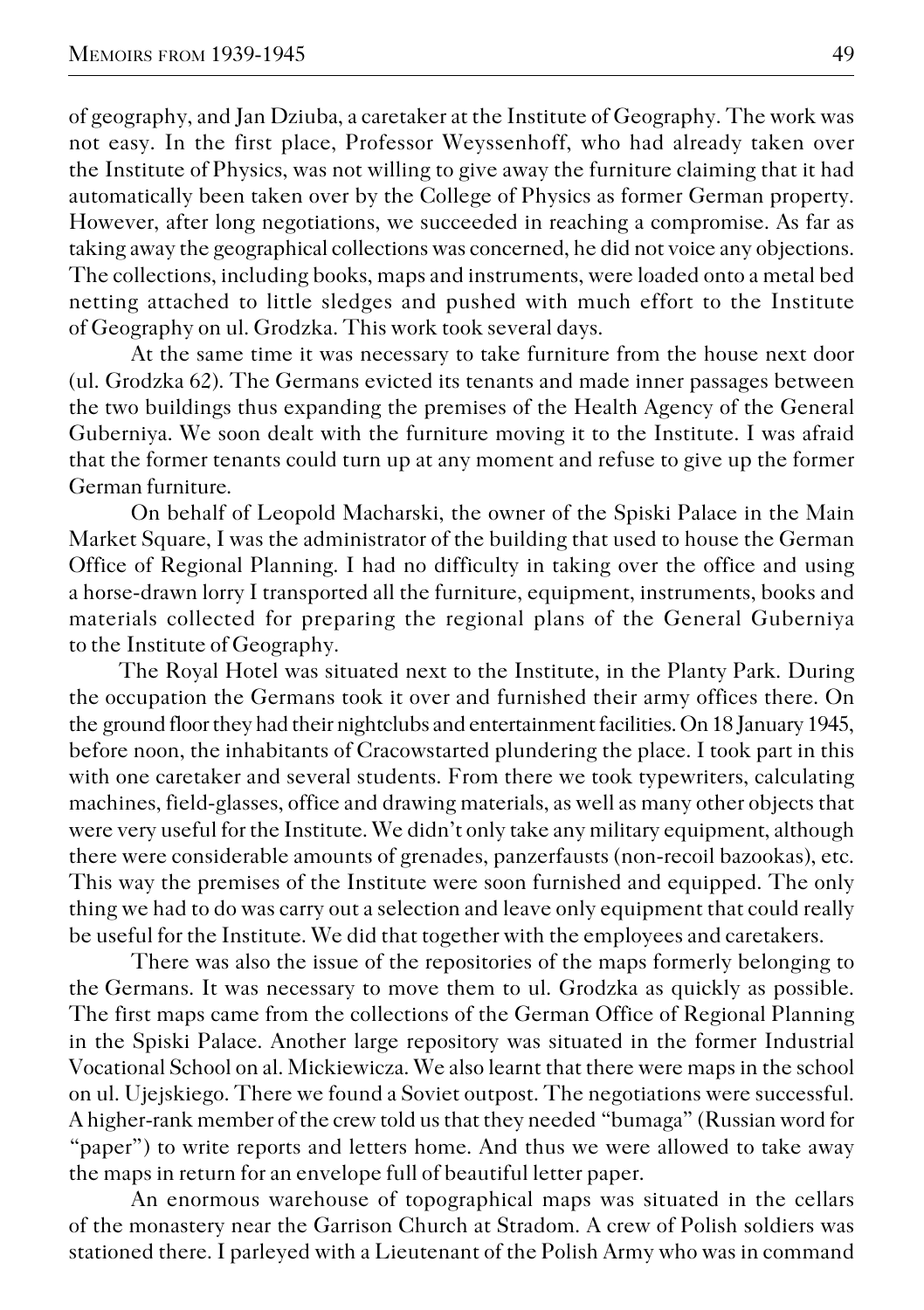of that outpost. He agreed to give us the maps on condition that we emptied the cellars in just two hours. The work was tiring and had to be done very quickly. Klimaszewski, Winid, Milatowa, the caretakers and some students took part in it. We also brought maps from several other smaller warehouses, e.g. from a school on ul. Krupnicza. We transported them on sledges to which we had attached laundry baskets.

This way we gathered around a quarter of a million topographical maps of different scales ranging from 1:25000, 1:50000, 1:100000, 1:200000, 1:300000, 1:500000 to 1:1000000. The maps covered areas of Poland, the western parts of the Soviet Union, Hungary, Czechoslovakia, Romania, parts of Bulgaria, Italy and France. Some small−scale maps also showed the Asian part of the Soviet Union, the Middle East and even India. They were mostly German reprints of original maps. The vast areas they covered testified to the planned invasion range of the German army.

Around noon on 18 January 1945, I was already at home. But passing by the*Sokół* building on ul. Wolska I noticed that the warehouses of the German police were being emptied of summer and winter army uniforms, balaclavas, flasks, mess kits, cookers, belts, tent cloths, etc. That equipment could be very handy for students during their geographical expeditions. I just could not miss such an opportunity.

At about 2 p.m. small groups of German soldiers appeared in the city. During their escape westwards their progress was checked by the Soviet army. Thus they could only go southwards crossing the previously destroyed bridges on the Vistula River. At about 4 p.m., street riots started on ul Wolska and ul. Smoleńsk, near the place where I lived. One hour later, I was among the Soviet soldiers. I helped two of them to reach the dressing-station on ul. Smoleńsk. One of them had a wounded leg, the other a wounded neck. Krakow was free! On the following day we welcomed squads of the Polish Army and several representatives of the Lublin Government.

On 19 January 1945, I ran to Collegium Novum. My notice was lying on theground near the bars. The doors were wide open. I went into several rooms on the first floor. I didnot meet anyone. Only when on my way down to the ground floor I met a caretaker with a group of Soviet soldiers and a dog. They had detectors for locating mines in the cellars. However, there were no mines. Our conversation was short and friendly. Being duly authorised by Professor Kutrzeba, I acted as a representative of the Jagiellonian University. On the bars of the entrance gate I again hung up the yesterday's notice. Next to it there was another one reading *Mun nem* (a Russian expression meaning *No mines*). My role in taking over and safeguarding the university buildings was over. Now it was necessary to get involved in the reconstruction of the Institute of Geography. As I have already mentioned, within just several days, we gathered a lot of furniture (but no desks for students and professors or blackboards), office equipment, maps, books and diverse objects that could serve as school materials. All those things had to be ordered. S. Milatowa looked after the library. I took care of the maps arranging them according to the catalogues in the Institute's attic. Students and assistants helped me with that task. It turned out that we had many duplicates of the same maps. Later, we started giving them away to other Institutes, in particular to Poznań, Warsaw, Łódź, Lublin and higher pedagogical and economic schools.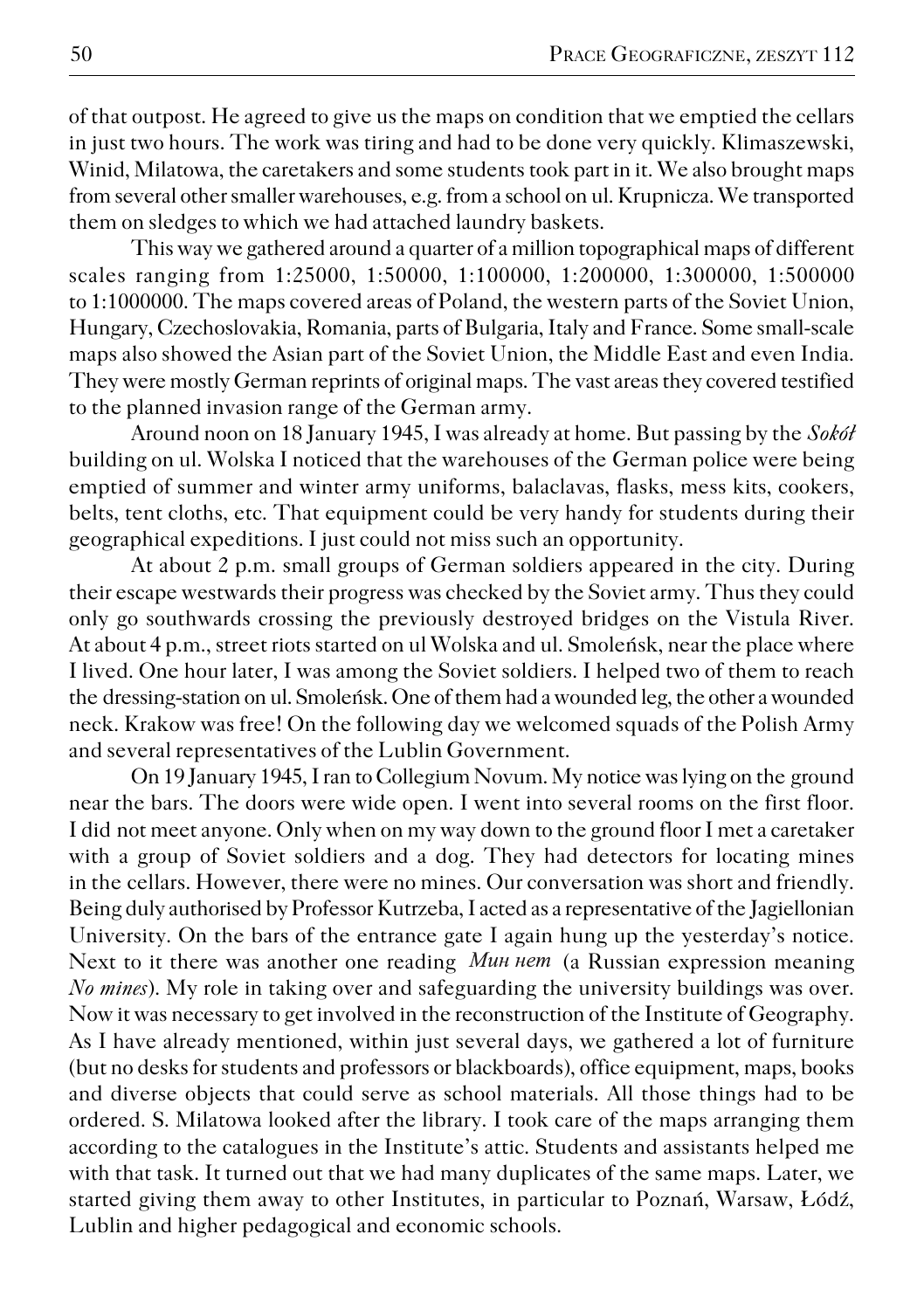We demolished the unnecessary partitions in the Institute of Geography. This way we again had the lecture halls on the ground floor and the first floor. The rooms were allocated to the particular units and employees of the Institute. The organisation and furnishing of specialised laboratories began as well. January and February were over and educational activities could begin. The University announced the enrolment of students and many of our former students reported directly to the Institute. We worked out a provisional time−schedule of classes, established the opening hours of the library and reading room. The University was getting ready for the inauguration of the first academic year after the war and for beginning normal studies. At this time, Rector Lehr−Spławiński appointed Docent J. Szaflarski the head of the Institute. Efforts were made to restore the second geographical Chair of Anthropogeography that had been liquidated already before the war by Minister Jędrzejewicz. Then Professor Eugeniusz Romer became Head of the Institute. In spring 1945, the didactic classes resumed their almost normal course. Some research work was also undertaken. Its basic objective focused on the study of the recovered lands in the West and in the North. The publication of articles, dissertations and maps of Poland within its new borders and with new names was commenced.

In May 1945, my habilitation at the Faculty of Philosophy took place. I presented my habilitation dissertation entitled *Geographical Study of Settlement in Anatolia*. I wrote that work during the occupation based on the materials gathered in 1936 on location, mainly in the Taurus Mountains, in Southern Anatolia, during the scientific expedition of Professor Tadeusz Kowalski, a distinguished orientalist and turkologist. The dissertation was reviewed by Professors E. Romer, T. Kowalski and J. Dąbrowski. The habilitation committee, the first at the Jagiellonian University after the war, attracted a lot of interest. Eighteen professors asked me questions. The habilitation was approved by the Minister of Education, Czesław Wycech, on 13 September 1945.

The circumstances became favourable for establishing the second geographical Chair. I have preserved a copy of the document $^1$  reading:

*"The Board of the Philosophical Faculty has decided that, after the intended division of the faculty of Philosophy, the Chair of General Geography (delayed by the death of Professor Smoleński of blessed memory) will remain at the Faculty of Humanities. At the same time, a resolution has been passed that its name will be changed to the Chair of Anthropogeography. It follows from the above−cited characteristics of Doctor Stanisław Leszczycki that his main fields of work and interest are anthropogeography and settlement issues. Therefore, the Faculty Board hereby resolves to appoint him to the said Chair."*

I suppose that was the resolution of the Faculty of Philosophy passed in autumn 1945, after my habilitation. The resolution was executed through the signing of an employment contract with me as a docent on 31 October, 1945. I was appointed to the post of an extraordinary professor from 1 November 1945 until the end

of the academic year. The contract was signed by Rector T. Lehr-Spławiński and approved

<sup>&</sup>lt;sup>1</sup> Unfortunately there is no signature or date on that copy.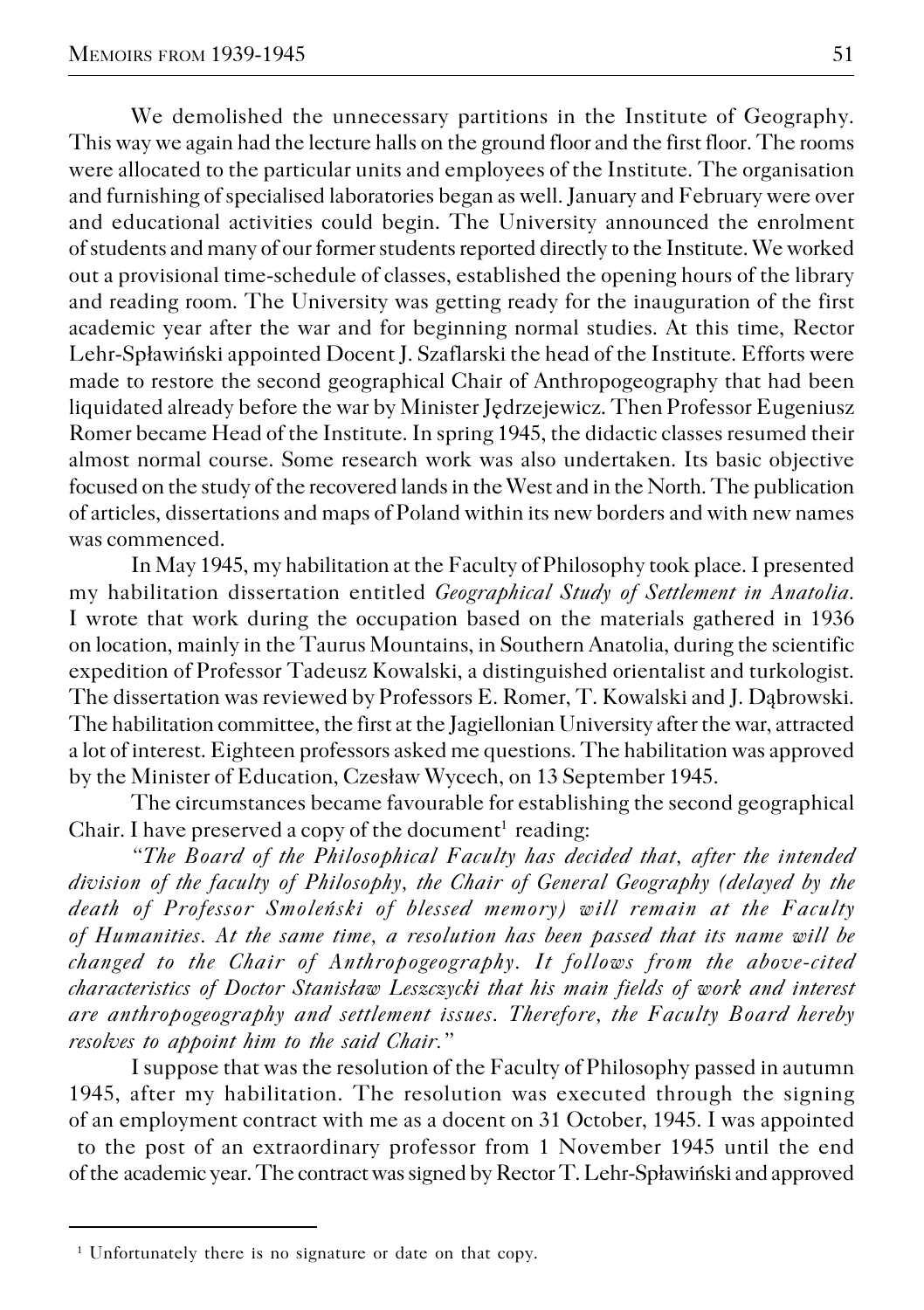by the head of the Institute of the Ministry of Education, E. Kuroczka, on 24 January 1946. My nomination act of an extraordinary professor was signed on 24 December 1945 by the Minister of Education, Czesław Wycech.

In autumn 1945, I again became the head of the Institute of Geography. We improved the didactic curricula and undertook scientific research. We also started the systematic gathering of materials for a peace conference. The main objective was to justify the legitimacy of our new western border along the Odra River and the Nysa Łużycka River. These materials proved very useful during further work carried out for the Ministry of Foreign Affairs within the Congress Office and during the conference in Potsdam. We also prepared some minor changes of the southern border with Czechoslovakia.

I remember that the Prime Minister of the People's Republic of Poland, Edward Osóbka−Morawski, gave me 500,000 zloty from the funds that were at his own disposal. This amount was designated for the modernisation of furnishings at the Institute of Geography on ul. Grodzka. I used it for the final remodelling of the building, for its redecoration and for equipping it with didactic materials. Before the war I saw several Institutes of geography in some European countries, e.g. Germany, Austria, Yugoslavia and Czechoslovakia. I was familiar with several others thanks to descriptions in literature. I decided to make the Institute colourful. Each room was painted a different colour. In lecture halls, the lightest the walls were those next to which the lecturers' tables were situated. Storage rooms holding maps and collections were painted dark grey. The drawing room had a black ceiling, etc. That was to be something new. Only several years later did Professor M. Klimaszewski, as the Head of the Institute, restore its pre−war appearance.

I was involved in a number of Polish national affairs and, later, state affairs. In May 1945, among others, I became a deputy to the National People's Council (KRN) and then to the Legislative Parliament (1947−1952). Because of this, I could not be entirely devoted to the Institute of Geography at the Jagiellonian University in Cracow. At the Institute I received help from Docent J. Szaflarski, Doctor W. Milata and others. In autumn 1946, I became a Vice−Minister of Foreign Affairs. I had to move to Warsaw, but I frequently visited Cracow.

In 1948, I asked for a transfer to the Chair of Anthropogeography at the University of Warsaw. On 25 March 1948, I was appointed a Professor at the University of Warsaw. Thus, I formally parted with the Jagiellonian University, but for a number of years I continued to feel strong bonds with it. I suppose these ties will last for the rest of my life.